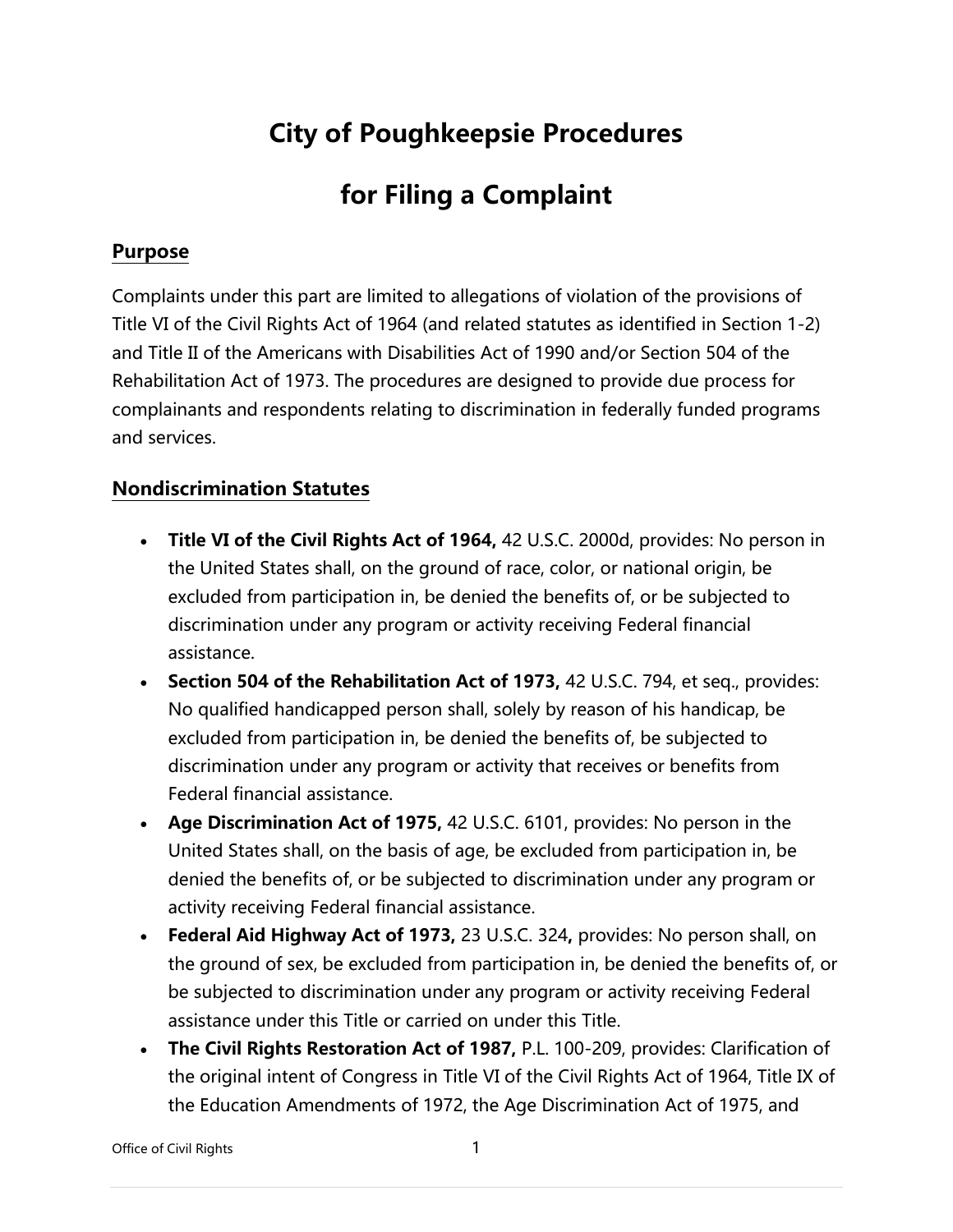Section 504 of the Rehabilitation Act of 1973. The Act restores the broad, institution-wide scope and coverage of the nondiscrimination statutes to include all programs and activities of Federal-aid recipients, sub-recipients, and contractors, whether such programs and activities are federally assisted or not.

 **Title II of the Americans with Disabilities Act of 1990,** 42 U.S.C. 12131, et seq., provides: No qualified individual with a disability shall, by reason of such disability, be excluded from the participation in, be denied the benefits of, or be subjected to discrimination by a department, agency, special purpose district, or other instrumentality of a State or local government.

## **Complaint Policy and Procedure**

It is the Policy of the City of Poughkeepsie to never exclude any person from participation in, deny any person the benefits of, or otherwise discriminate against anyone in connection with the award and performance of any contract covered by Title VI of the Civil Rights Act of 1964 (Title VI) and related statutes, Section 504 of the Rehabilitation Act of 1973 (Section 504), or Title II of the Americans with Disabilities Act of 1990 (ADA). Any person by themselves or by a representative, that believes they have been subjected to prohibited discrimination or retaliation prohibited may file a complaint.

Further, in administering the Disadvantaged Business Enterprise program pursuant to 49 CFR 26, Participation by Disadvantaged Business Enterprises in City of Poughkeepsie Financial Assistance Programs, the City shall not, directly or through contractual or other arrangements, use criteria or methods of administration that have the effect of defeating or substantially impairing accomplishment of the objectives of the program with respect to certified firms. Any person/s who believe they have been subjected to unlawful discrimination by being denied the benefits of, access to, or participation in the programs and activities, or services of the City of Poughkeepsie or organizations funded through the City may file a complaint. The complaint may be filed by the individual or his/her representative.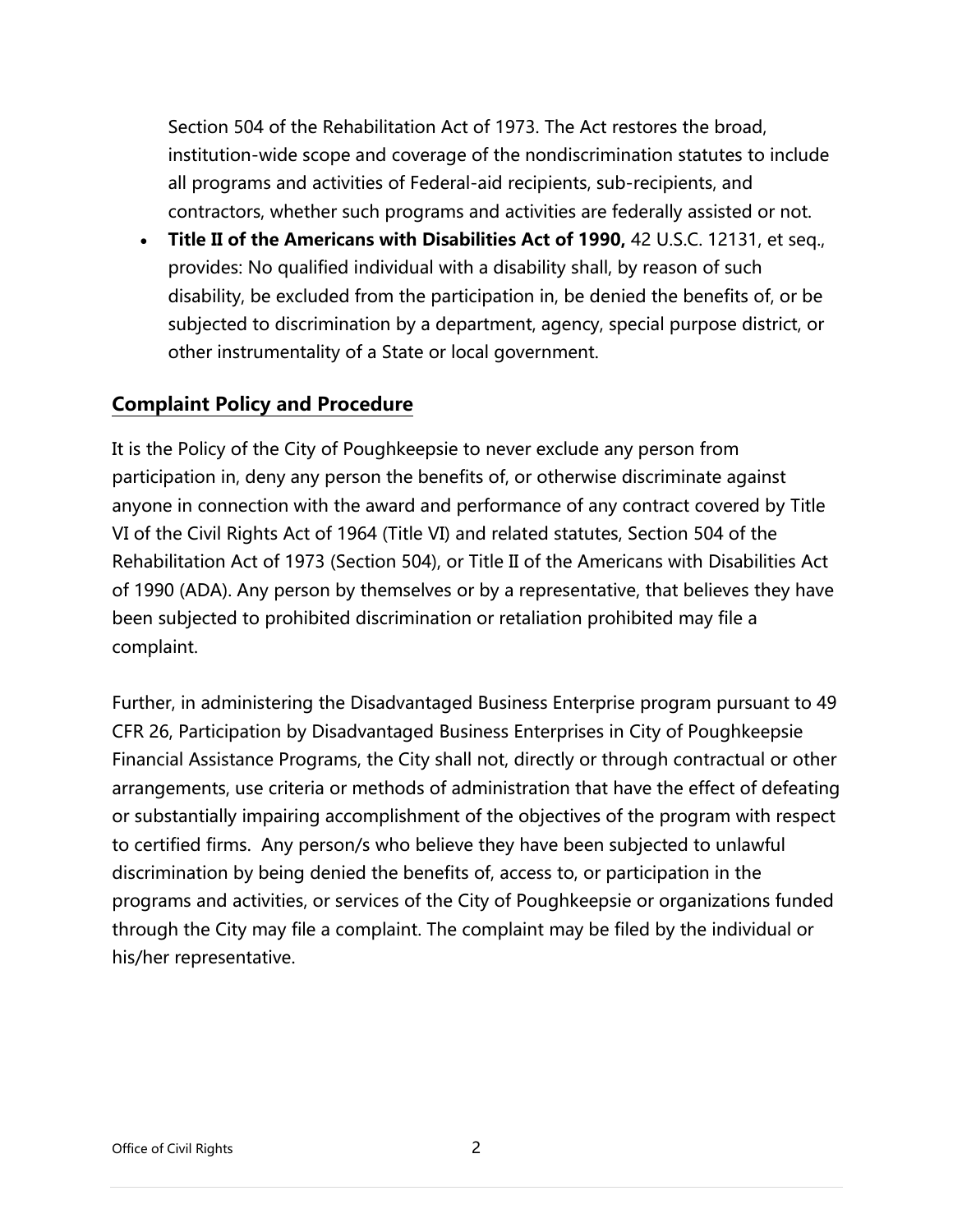## **Timeframe for Filing Complaints**

Complaints must be filed within 180 days of the last date of the alleged discrimination, unless the time for filing is extended. An extension may be granted under any of the following circumstances:

- a. The complainant could not reasonably be expected to know the act was discriminatory within the 180-day period, and the complaint was filed within 60 days after the complainant became aware of the alleged discrimination;
- b. The complainant was unable to file a complaint because of incapacitating illness or other incapacitating circumstances during the 180-day period, and the complaint was filed within 60 days after the period of incapacitation ended;
- c. The complainant filed a complaint alleging the same discriminatory conduct within the 180-day period with another Federal, State or local civil rights enforcement agency, and filed a complaint with the City of Poughkeepsie within 60 days after the other agency had completed its investigation or notified the complainant that it would take no further action;
- d. The complainant filed, within the 180-day period, an internal grievance alleging the same discriminatory conduct that is the subject of the complaint, and the complaint is filed no later than 60 days after the internal grievance is concluded;
- e. Unique circumstances generated by City action have adversely affected the complainant;
- f. The discriminatory act is of a continuing nature; or
- g. Some complaints will be referred to the City by other agencies. In the event the referring agency has possessed the complaint for an inordinately long period of time and the complainant filed his or her complaint with that agency within the 180-day timeframe the City will automatically grant an informal extension. In these cases, staff does not need to notify the complainant of the extension.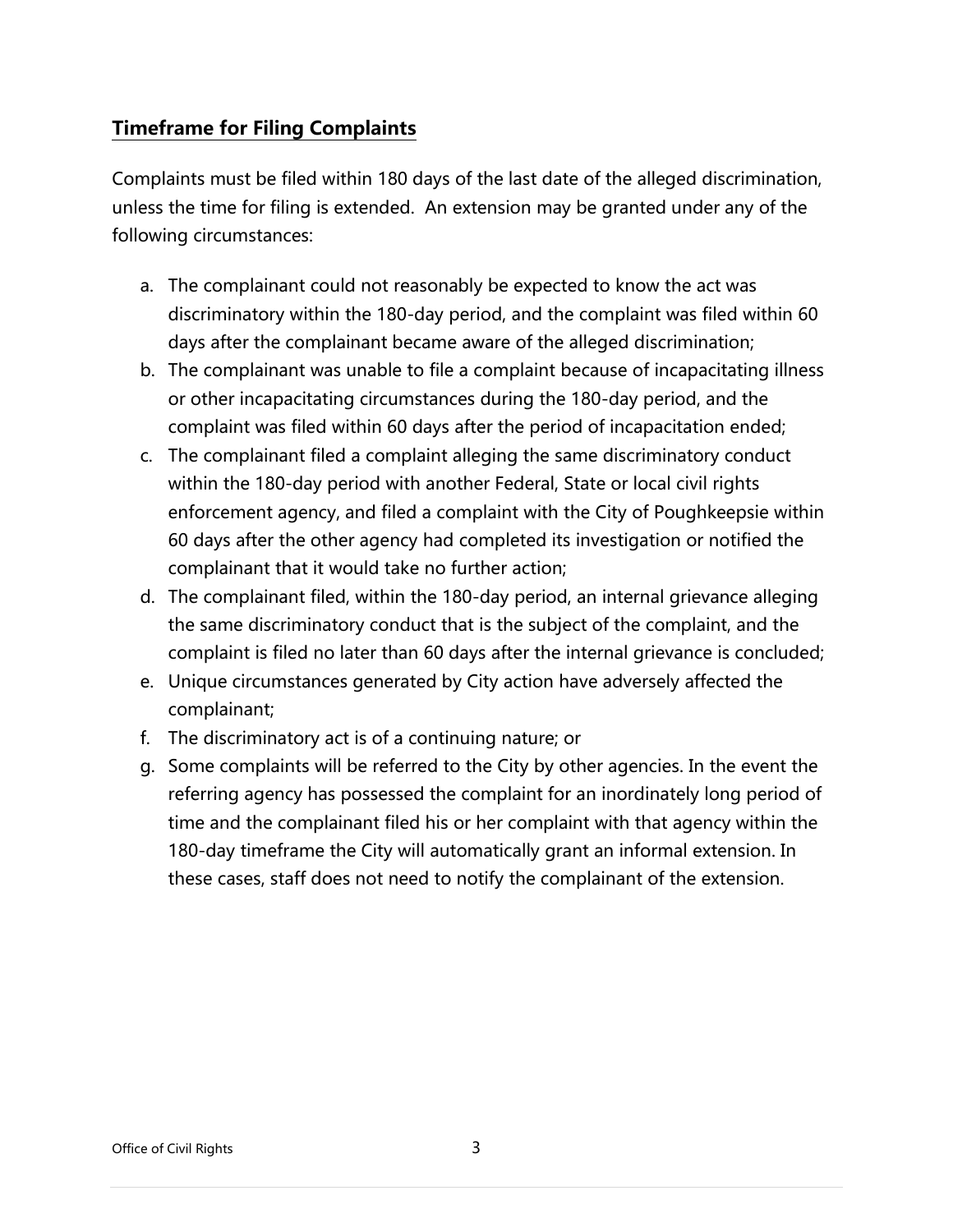## **Processing Complaints**

The Department will follow the protocol below for reviewing a complaint:

- 1. Acknowledge receipt of the complaint.
- 2. Determine if the Department has jurisdiction to review the complaint.
- 3. Schedule an interview, if deemed necessary.
- 4. Determine if other public or private entities are or should be involved
- 5. Determine if meetings with affected party or other interested parties are needed.
- 6. Issue a preliminary review finding.
- 7. Issue a final review finding.
- 8. Issue corrective action recommendations.
- 9. Issue sanction recommendations

Complaints filed under Title VI with the City in which the City is named as the respondent will be forwarded to The Federal Highway Administration Headquarters Office of Civil Rights or the Federal Transit Administration for investigation.

Title VI complaints filed directly with the City of Poughkeepsie its sub-recipients, vendors or contractors will be processed by the City in accordance with the approved complaint procedures as required under 23 CFR 200.9(b)(3).

Complaints filed under the Section 504/ADA with the City can be investigated by the City in accordance with 49 CFR 27.13(b).

Reviews of alleged violations commence within thirty (30) days of a complaint being received by the City to determine whether it contains all necessary information required for acceptance.

If the complaint is complete and no additional information is needed, the complainant will be sent a letter of acceptance.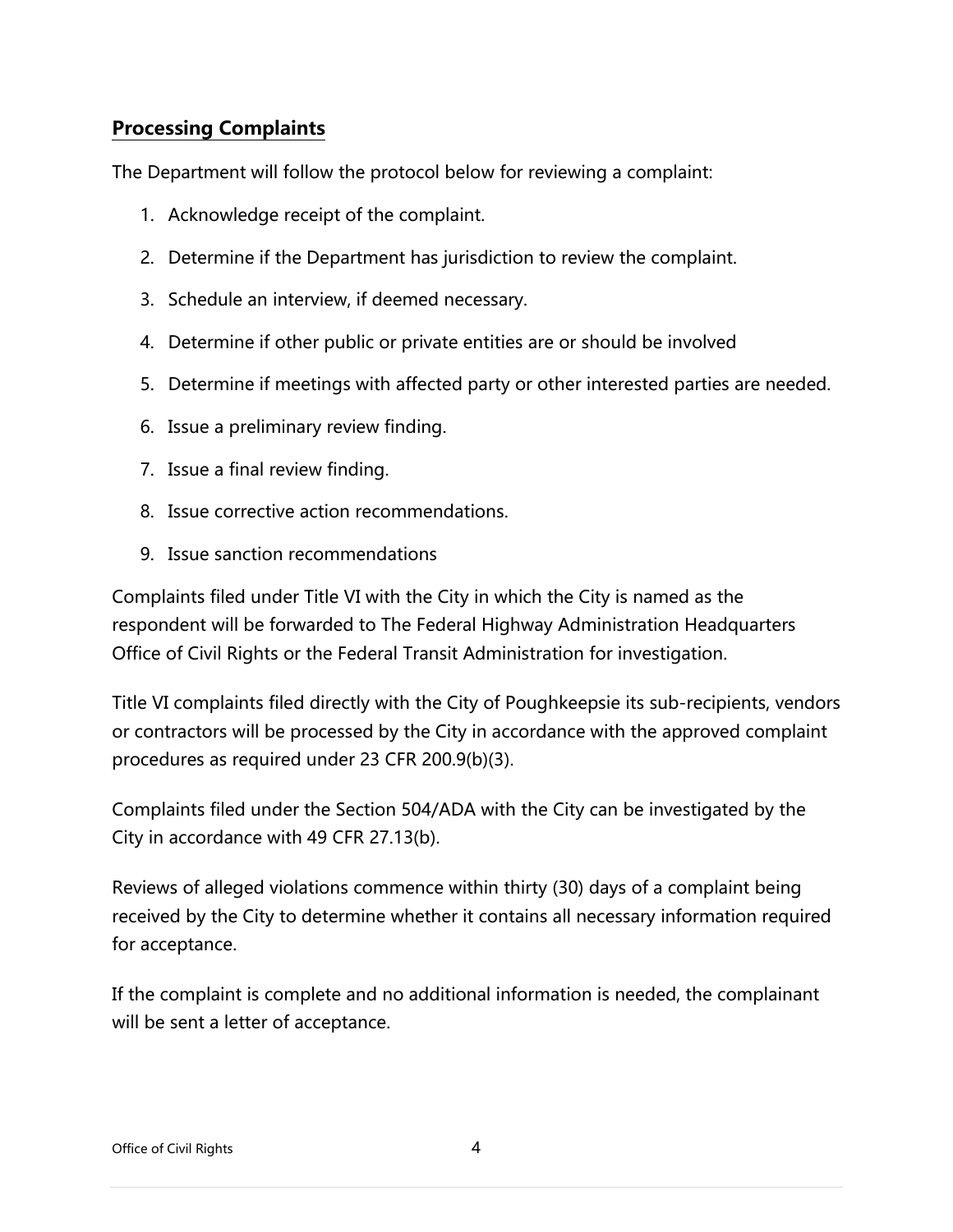If the complaint is incomplete, the complainant will be contacted in writing or by telephone to obtain the additional information. The complainant will be given 15 calendars days to respond to the request for additional information.

If it becomes clear that the City of Poughkeepsie lacks jurisdiction over a complaint, the complaint will be referred to the appropriate agency. A referral letter will be sent to the agency along with the complaint and other documents. A letter will also be sent to the complainant stating that the complaint has been referred to another agency and that the City has closed the complaint.

The Department will strive to come to a complaint resolution within 90 days of receipt of the initial complaint.

## **Dismissals**

A complaint may be dismissed for the following reasons:

- 1. The complaint is untimely filed;
- 2. The complainant fails to respond to repeated requests for additional information needed to process the complaint;
- 3. The complainant cannot be located after reasonable attempts;
- 4. There is no statutory or alleged basis for the complaint, the City lacks jurisdiction in the matter, or the complainant does not allege any harm with regard to current programs or statutes;
- 5. The complaint has been investigated by another agency and the resolution of the complaint meets USDOT/FHWA regulatory standards; e.g., all allegations were investigated, appropriate legal standards were applied, and any remedies secured meet USDOT's standards;
- 6. The City of Poughkeepsie obtains credible information at any time indicating that the allegations raised by the complainant have been resolved, or are moot and there are no class-wide allegations or implications. In such a case, the City will attempt to ascertain the apparent resolution. If the City determines that there are no current allegations appropriate for further complaint resolution, the complaint will be closed;
- 7. The complainant decides to withdraw the complaint. If the complaint included class allegations, the City may close out the entire complaint, pursue resolution of

Office of Civil Rights 5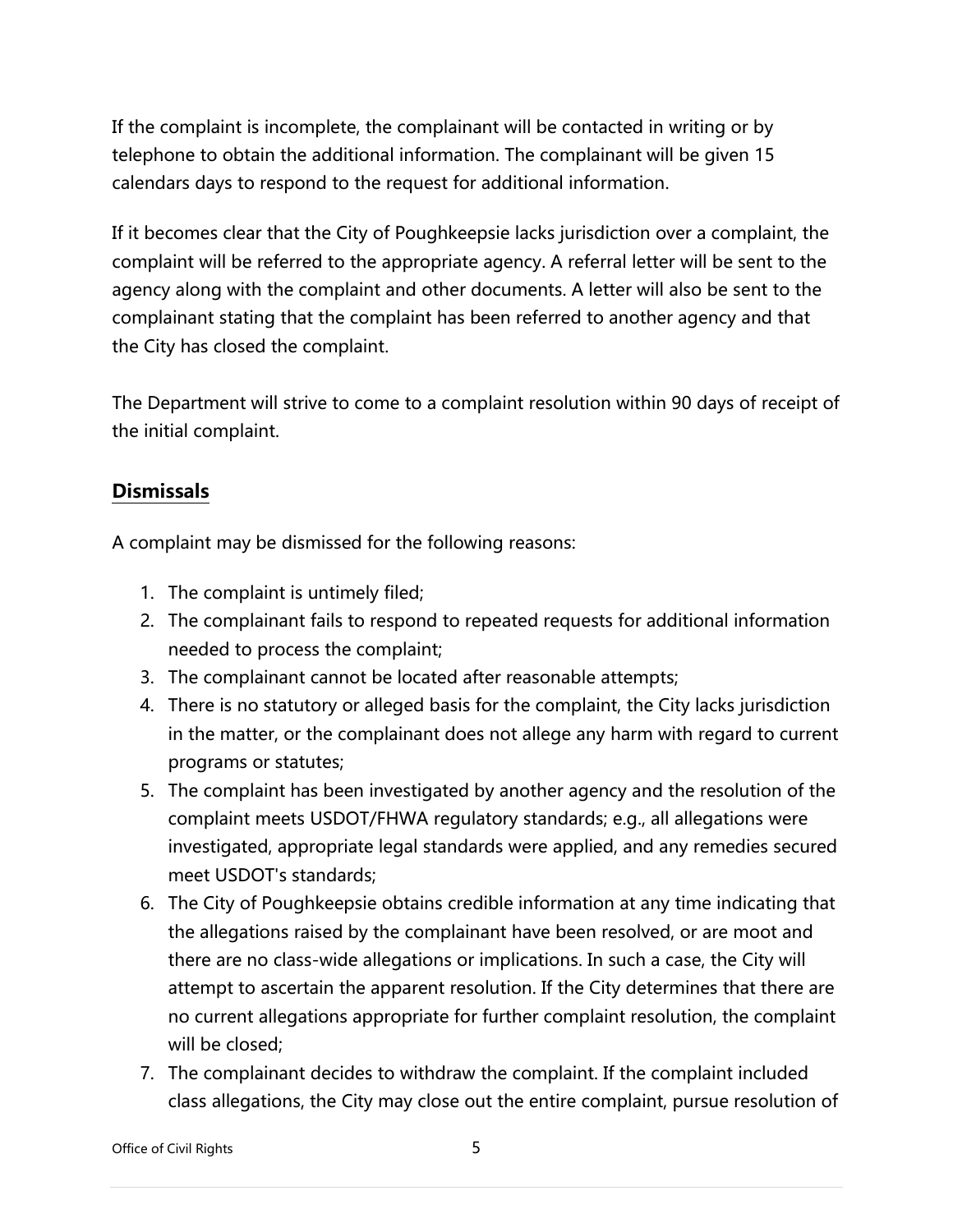the class allegations, or use the information to target future compliance review activity;

- 8. The same complaint allegations have been filed with another Federal, State, or local agency, or through a respondent's internal grievance procedures, including due process proceedings, and the City anticipates that the respondent will provide the complainant with a comparable resolution process under comparable legal standards; e.g., all allegations were investigated, appropriate legal standards were applied, and any remedies secured meet USDOT's standards;
- 9. The City refers a complaint over which USDOT has jurisdiction to another agency that also has jurisdiction but may be better suited to conduct the investigation;
- 10. A complaint, because of its scope, may require extraordinary resources. In such instances, the City may consider treating such a complaint as a compliance review. Similarly, a compliance review may be the most effective means of addressing multiple individual complaints against the same respondent; or,
- 11. If the City selects this option, it should discuss the decision with the complainant(s), close the complaint, and initiate the review as soon as possible. The City should provide the complainant(s) with a copy of the resolution documents upon completion of the compliance review.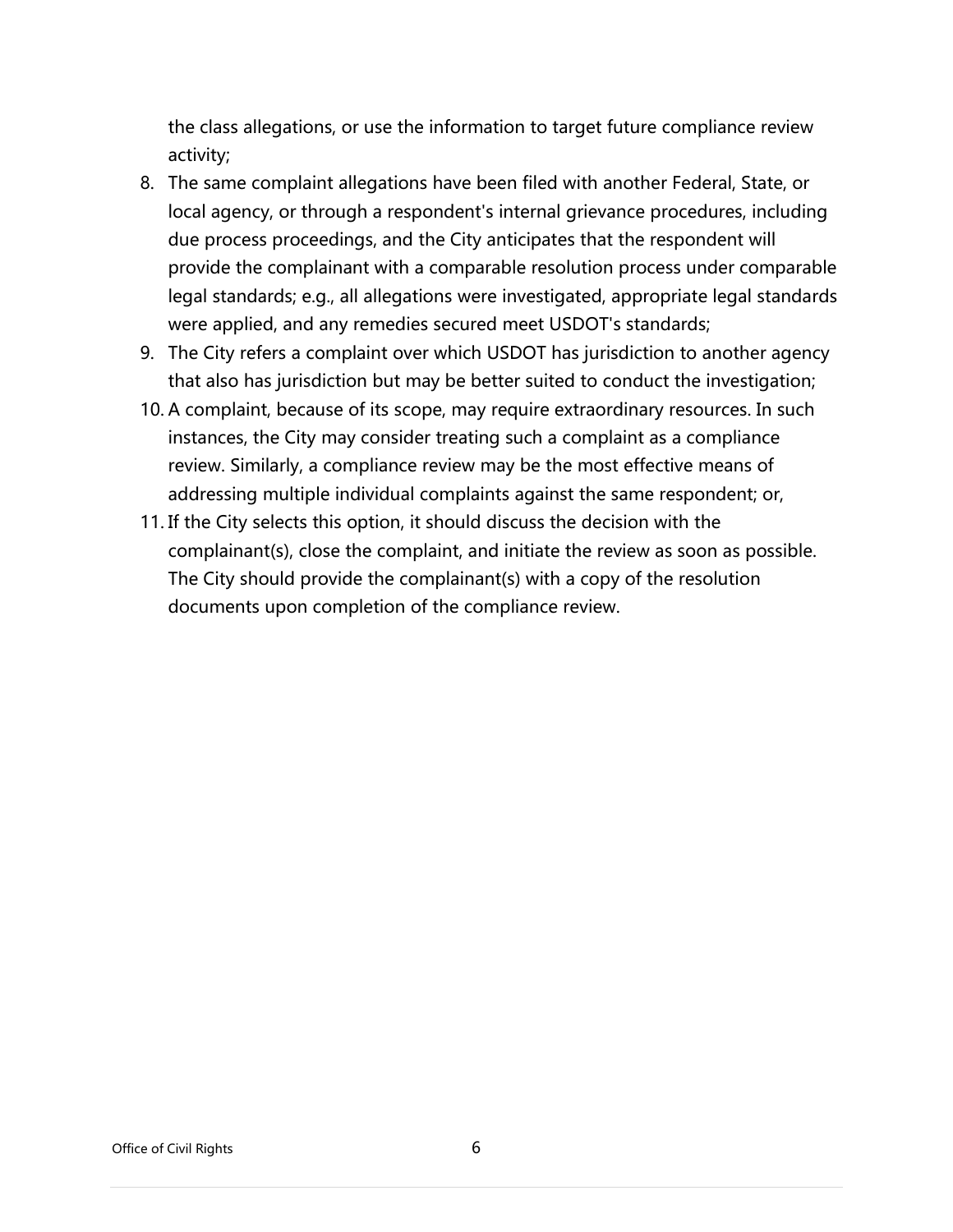## **City of Poughkeepsie Complaint Form**

#### **General Instructions for Completing the Application**

Unless otherwise indicated, applicants are required to complete all required fields as they appear in the application.

## **PART A: Complainant Contact Information**

| <b>Complainant Contact Information:</b><br><b>First Name:</b>              |                          | Last Name: |
|----------------------------------------------------------------------------|--------------------------|------------|
| Title:                                                                     |                          |            |
| Address 1:                                                                 |                          |            |
| Address 2:                                                                 |                          |            |
| City:<br>Phone #:                                                          | State:                   | Zip Code:  |
| E-mail:                                                                    |                          |            |
|                                                                            | <b>PART B: Complaint</b> |            |
| Name of the Entity/individual against which this complaint is being filed: |                          |            |
| Location of incident:                                                      |                          |            |
| Address 1:                                                                 |                          |            |
| Address 2:                                                                 |                          |            |
| City:                                                                      | State:                   | Zip Code:  |

Phone #: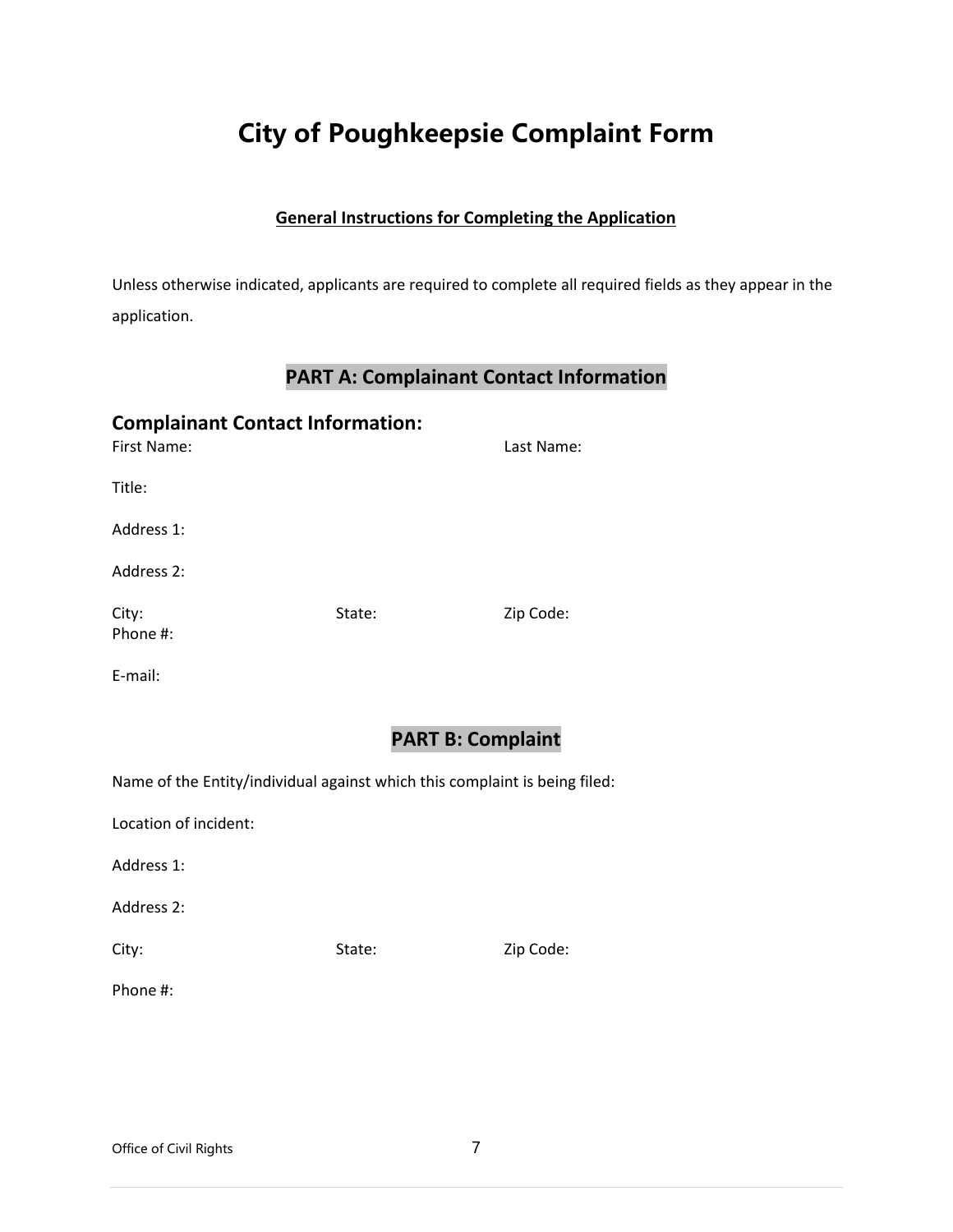## **PART C: Complaint Details**

#### *Please place an 'X' on the appropriate line(s). Select the phrase that best represents what occurred.*

#### \_\_\_\_ *DISCRIMINATION*

**i.** I received negative comments, racial slurs, or other unwelcome remarks, or questions because of my: (Place an 'X' next to all that apply)

| Age                    |  |
|------------------------|--|
| Gender                 |  |
| <b>National Origin</b> |  |
| Race                   |  |
| Religion               |  |
| Other                  |  |

ii. I was denied equal access to: (place an 'X' next to all that apply)

| <b>Contracting Opportunities</b> |  |
|----------------------------------|--|
| Information                      |  |
| Programs                         |  |
| <b>Public Transportation</b>     |  |
| Services                         |  |
| <b>Training</b>                  |  |
| Other                            |  |

because of my: (place an 'X' next to all that apply)

| Age                               |  |
|-----------------------------------|--|
| Disability                        |  |
| Gender                            |  |
| Limited English Lang. Proficiency |  |
| <b>National Origin</b>            |  |
| Race                              |  |
| Religion                          |  |
| Other                             |  |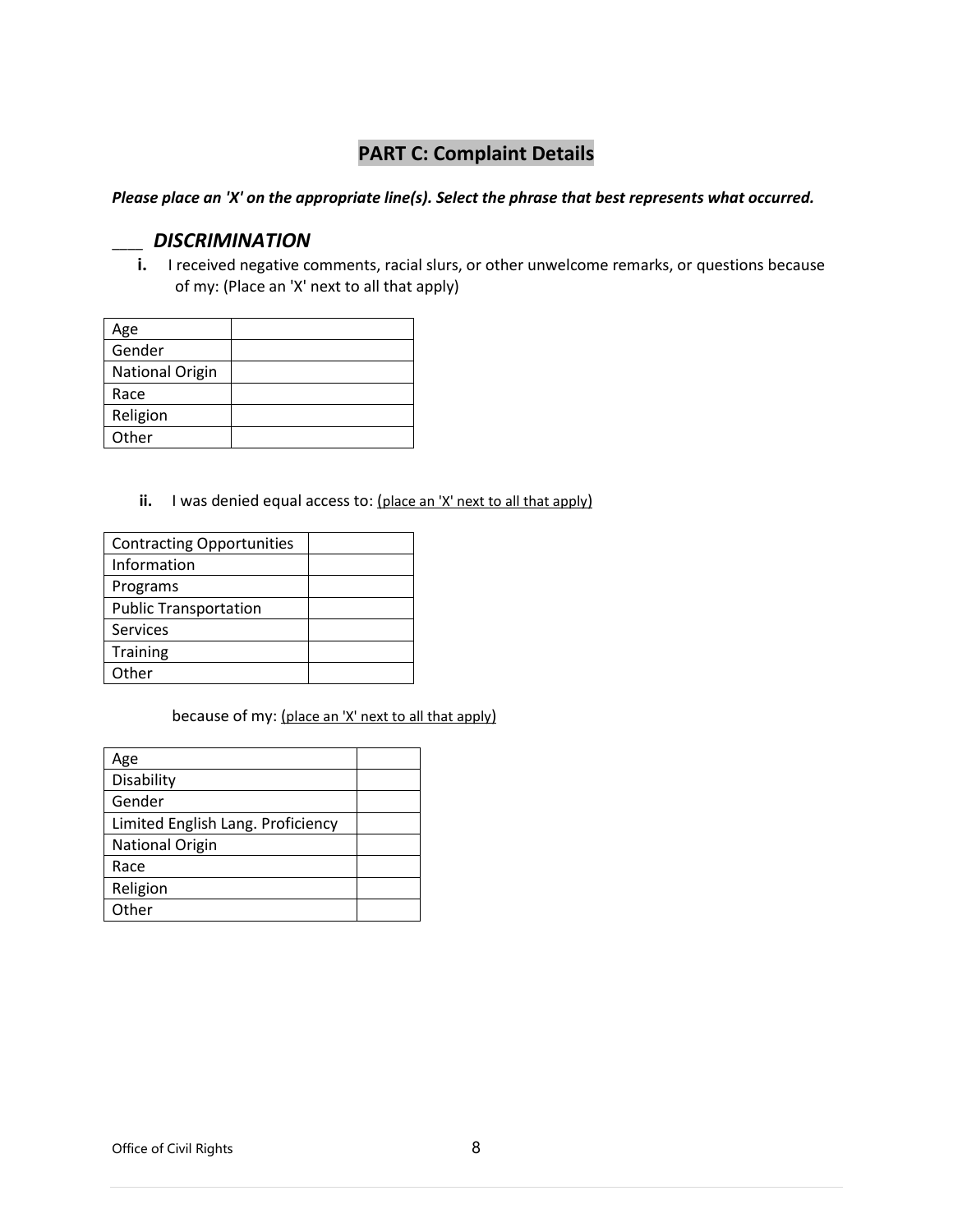In the space below, provide any other details regarding your complaint that you would like considered that have not already been addressed in this form.

## **PART C: Complaint Details- continued**

#### \_\_\_\_ *HARASSMENT*

**i**. I was: (place an 'X' next to all that apply)

| Harassed                                  |  |
|-------------------------------------------|--|
| Subjected to unfair worksite policies and |  |
| practices                                 |  |
| Subjected to unfair bidding practices     |  |
| Other                                     |  |

**ii.** I was sexually harassed because I: (place an 'X' next to all that apply)

| Was subjected to unwelcome sexual advances |  |
|--------------------------------------------|--|
| and/or sexually charged comments           |  |
| Am/was exposed to sexually explicit        |  |
| pictures/posters posted in common and/or   |  |
| public areas                               |  |
| Other                                      |  |

<u>of Civil Rights 9 and 2000 and 2000 and 2000 and 2000 and 2000 and 2000 and 2000 and 2000 and 2000 and 2000 an</u>

*\_\_\_ LANGUAGE ACCESS*

In the space below, provide any other details regarding your complaint that you would like considered that have not already been addressed in this form.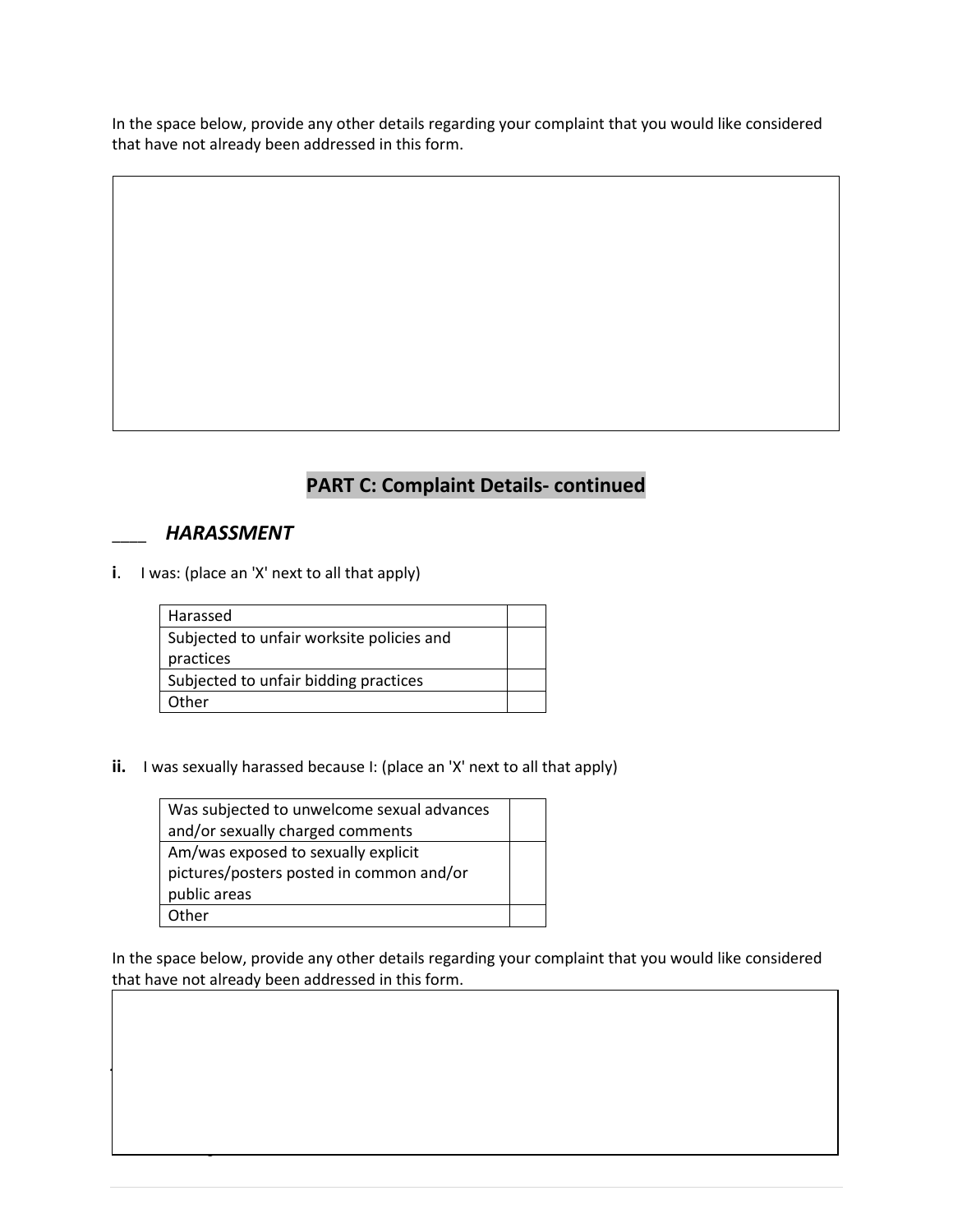Regarding barriers to equal access, select all that apply to your experience: (place an 'X' next to all that apply)

| Written information related to instructions, directions, or vital information was not<br>available in my native language. |  |
|---------------------------------------------------------------------------------------------------------------------------|--|
| Translation services I requested were not made available to me for live or recorded                                       |  |
| events, presentations, or trainings.                                                                                      |  |
| I was denied an accommodation to enter a building, or to access a facility or room in the                                 |  |
| building.                                                                                                                 |  |
| There were no signs conspicuously posted notifying me of wheelchair accessibility.                                        |  |
| Readers and/or interpreters for the blind and/or hearing impaired I requested were not                                    |  |
| provided to me.                                                                                                           |  |

## **PART C: Complaint Details- continued**

In the space below, provide any other details regarding your complaint that you would like considered that have not already been addressed in this form.

## *\_\_\_ ADA*

I could not access public transportation, a public facility, or public right of way because: (place an 'X' next to all that apply)

| Of physical barriers (e.g. Improper ramps, lack of equipment or crossing aids, etc.) |  |
|--------------------------------------------------------------------------------------|--|
| The bus did not have chair lifts or there was no bus-lowering mechanism.             |  |
| The sidewalks, roadways or public facility was not maintained to allow access.       |  |
| The paratransit bus schedule does not accommodate my activities of daily living.     |  |
| The bus routes do not sufficiently deviate from routes to accommodate me.            |  |
| The vehicles, shelters. and/or other facilities are not accessible to me.            |  |

In the space below, provide any other details regarding your complaint that you would like considered that have not already been addressed in this form.

 $\mathcal{O}(\mathcal{O}_\mathcal{A})$  and  $\mathcal{O}(\mathcal{O}_\mathcal{A})$  and  $\mathcal{O}(\mathcal{O}_\mathcal{A})$  and  $\mathcal{O}(\mathcal{O}_\mathcal{A})$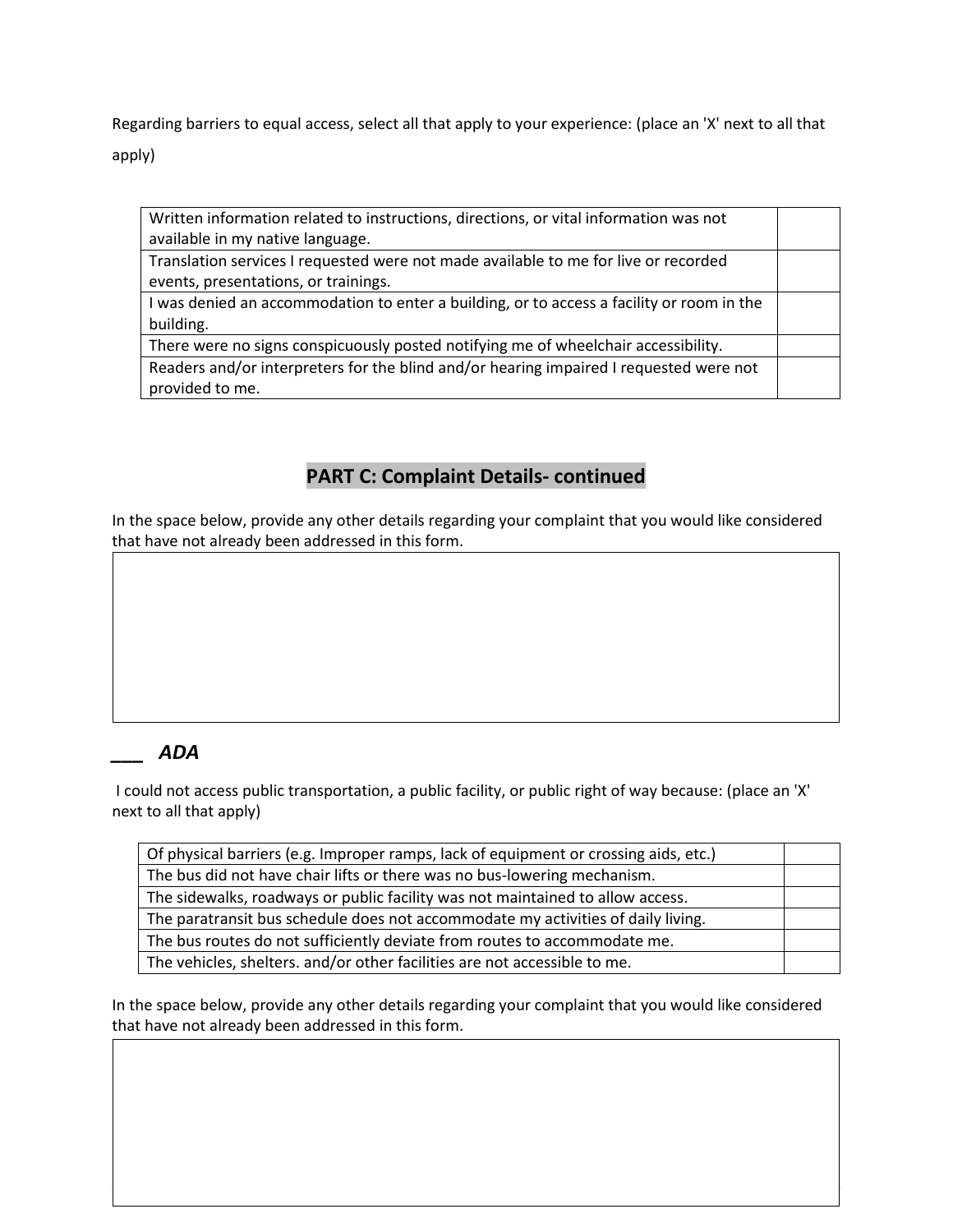### **PART C: Complaint Details- continued**

#### *\_\_\_ FRAUD*

**i.** I witnessed a disadvantaged business enterprise (DBE), a minority or women owned (M/WBE), or a service disabled veteran owned (SDVOB) firm not performing the contractual commercially useful function (CUF) on a NYSDOT contract.

The firm is:

Contractual services that were to be performed include:

Place an 'X' on the line to attach any documents or photos that substantiate your complaint.

**ii.** I have not been paid promptly for the work I have performed as follows: (place an 'X' next to one)

| I have not received any payments              |  |
|-----------------------------------------------|--|
| I have received some and/or partial payments  |  |
| I received full payments, but they are late   |  |
| I received partial payments and they are late |  |

**iii.** My payment is **\_\_\_\_\_\_\_\_\_** days late. Attach the following documentation to this complaint:

| Place an 'X' in the next box to attach the signed          |  |
|------------------------------------------------------------|--|
| contract/agreement between your firm and the Prime         |  |
| Contractor that outlines the scope of services and         |  |
| payment or reimbursement schedules for services or         |  |
| supplies.                                                  |  |
| Place an 'X' in the next box to attach documentation       |  |
| to support that your firm fulfilled its obligations in the |  |
| project, e.g. signed delivery slips, payroll reports, etc. |  |
| Place an 'X' in the next box to attach documentation       |  |
| or communications from the Prime Contractor                |  |
| regarding any payment issues or reasons why you            |  |
| have not been compensated.                                 |  |
| If you received partial payments, place an 'X' in the      |  |
| next box to attach a listing of the payment dates and      |  |
| amounts received.                                          |  |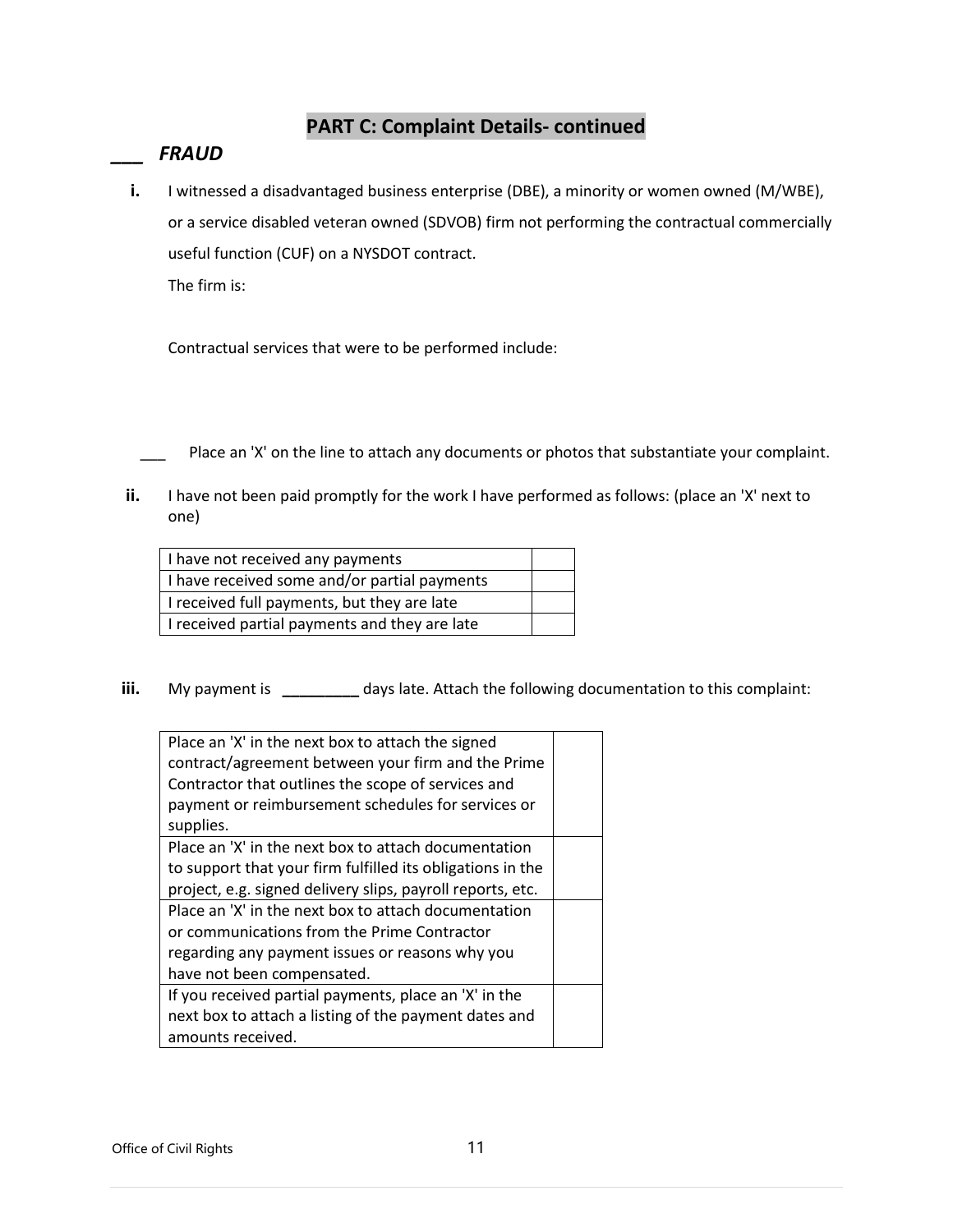**iv.** My firm was negatively affected by a removal or substitution for an approved item of work for project: \_\_\_\_\_\_\_\_\_\_\_\_\_\_ Location:

(Project No.)

Attach the following documentation to this complaint:

| Place an 'X' in the next box to attach documentation to |  |
|---------------------------------------------------------|--|
| support the original scope of the project.              |  |
| Place an 'X' in the next box to attach documentation or |  |
| communications from the Prime Contractor regarding      |  |
| why your firm's scope of work was being removed         |  |
| from the project or why your firm was being replaced    |  |
| with another firm.                                      |  |

**v.** A Prime Contractor did not negotiate a bid with me/my firm in good faith.

| Place an 'X' in the next box to attach any |  |
|--------------------------------------------|--|
| documents or other information that        |  |
| substantiates your complaint.              |  |

In the space below, provide any other details regarding your complaint that you would like considered that have not already been addressed in this form.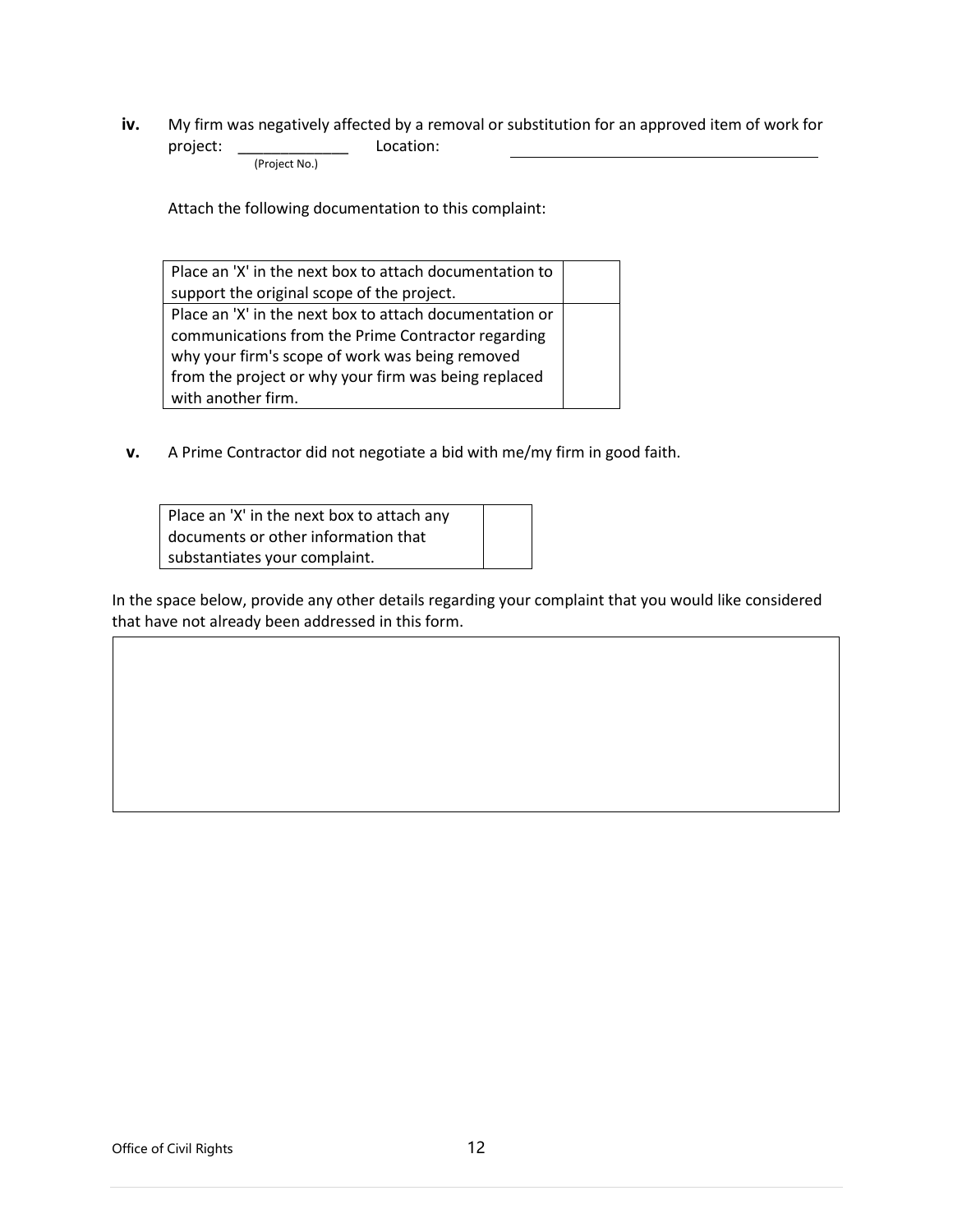### **PART D: Additional Information**

**i.** Were there any witnesses to the action or inaction leading to your complaint? (Place an 'X' in the box next to your response)

| Yes     |  |
|---------|--|
| No      |  |
| Unknown |  |

Please provide the name(s) and contact information for any witnesses: (if any)

ii. Was this complaint filed with another agency? (Place an 'X' in the box next to your response)

| Yes |  |
|-----|--|
| No  |  |

Filed with: (Place an 'X' in the box next to your response)

| <b>Local Entity</b>     |  |
|-------------------------|--|
| <b>Private Entity</b>   |  |
| Human Rights Commission |  |
| Department of Justice   |  |
| USDOT-FTA               |  |

**iii.** Were you the recipient of intimidation or retaliatory actions because you filed a complaint? (Place an 'X' in the box next to your response)

| Yes |  |
|-----|--|
| No  |  |